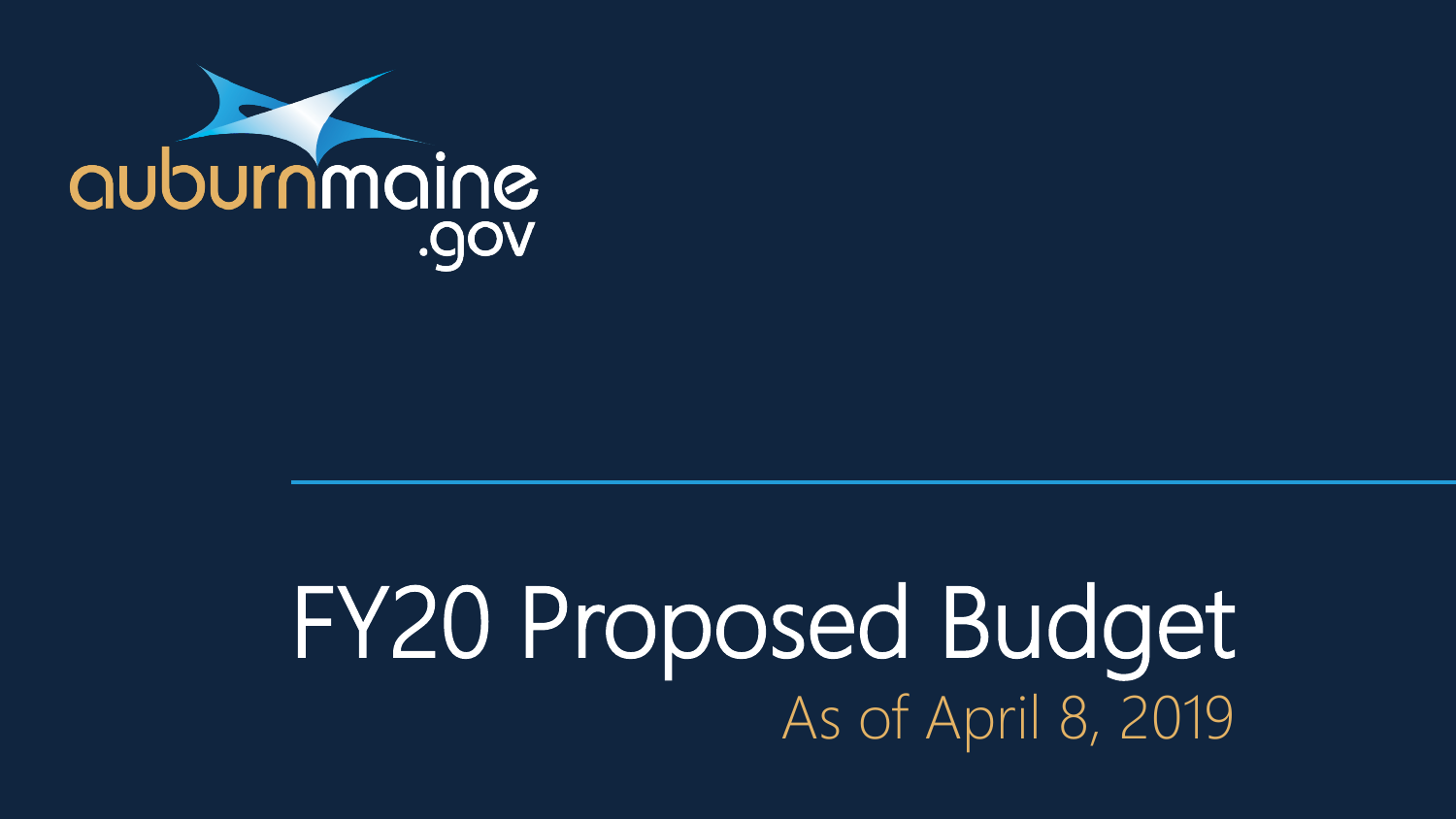## CITY EXPENSES

### Department Proposed Budget FY19-20

- Operating Expenses \$31,718,617
- Debt Service/TIF Transfer \$10,134,493
- Intergovernmental \$4,278,480

- -

Total Proposed Expenses \$46,131,590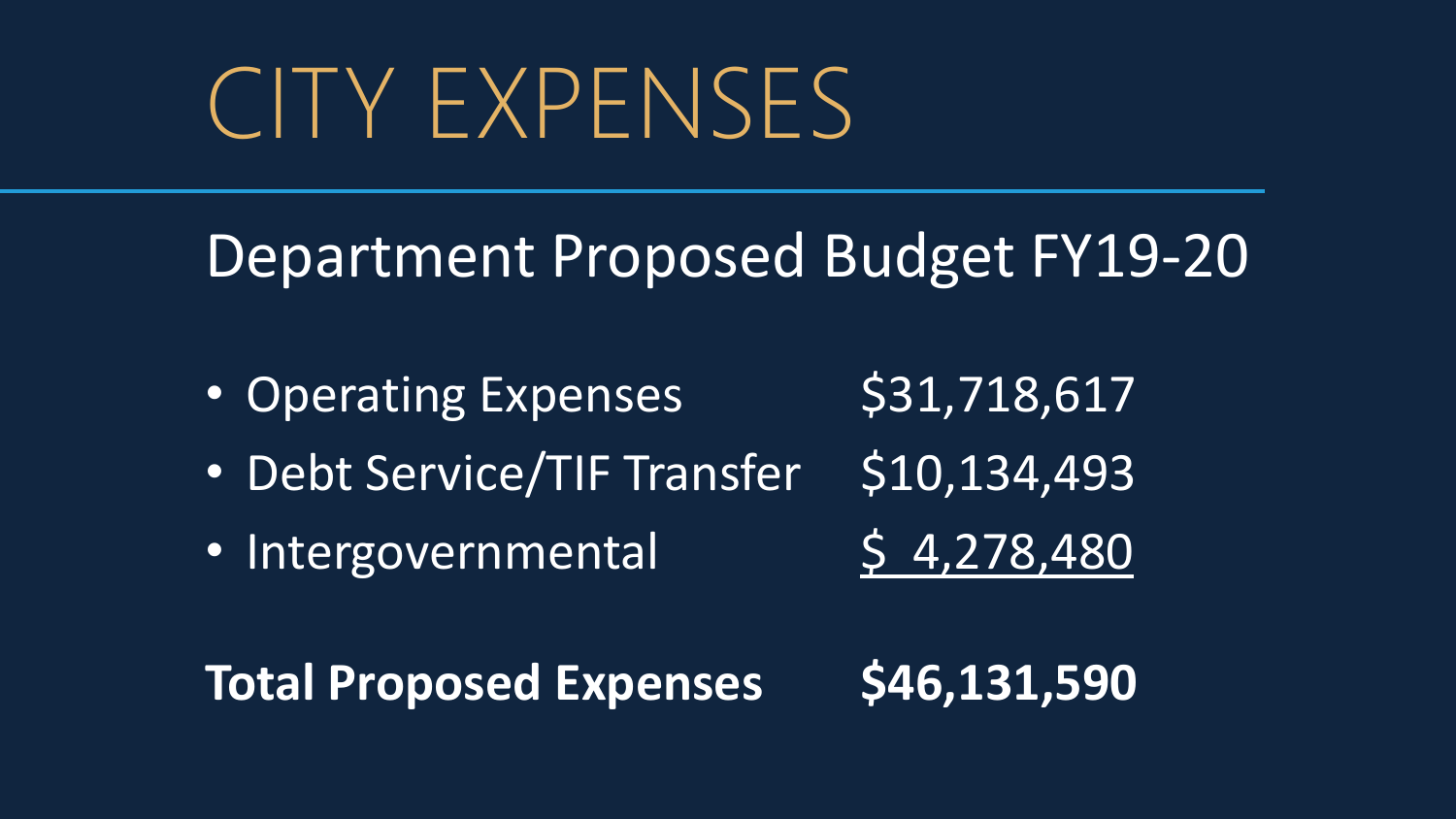## CITY EXPENSES

### Manager's Proposed Budget FY19-20

- Operating Expenses \$30,905,968
- Debt Service  $$10,384,493$
- Intergovernmental 5 4,409,163

**Manager's Proposed Budget: \$45,699,624**

\$1,209,327 more than FY18-19 [2.72% more]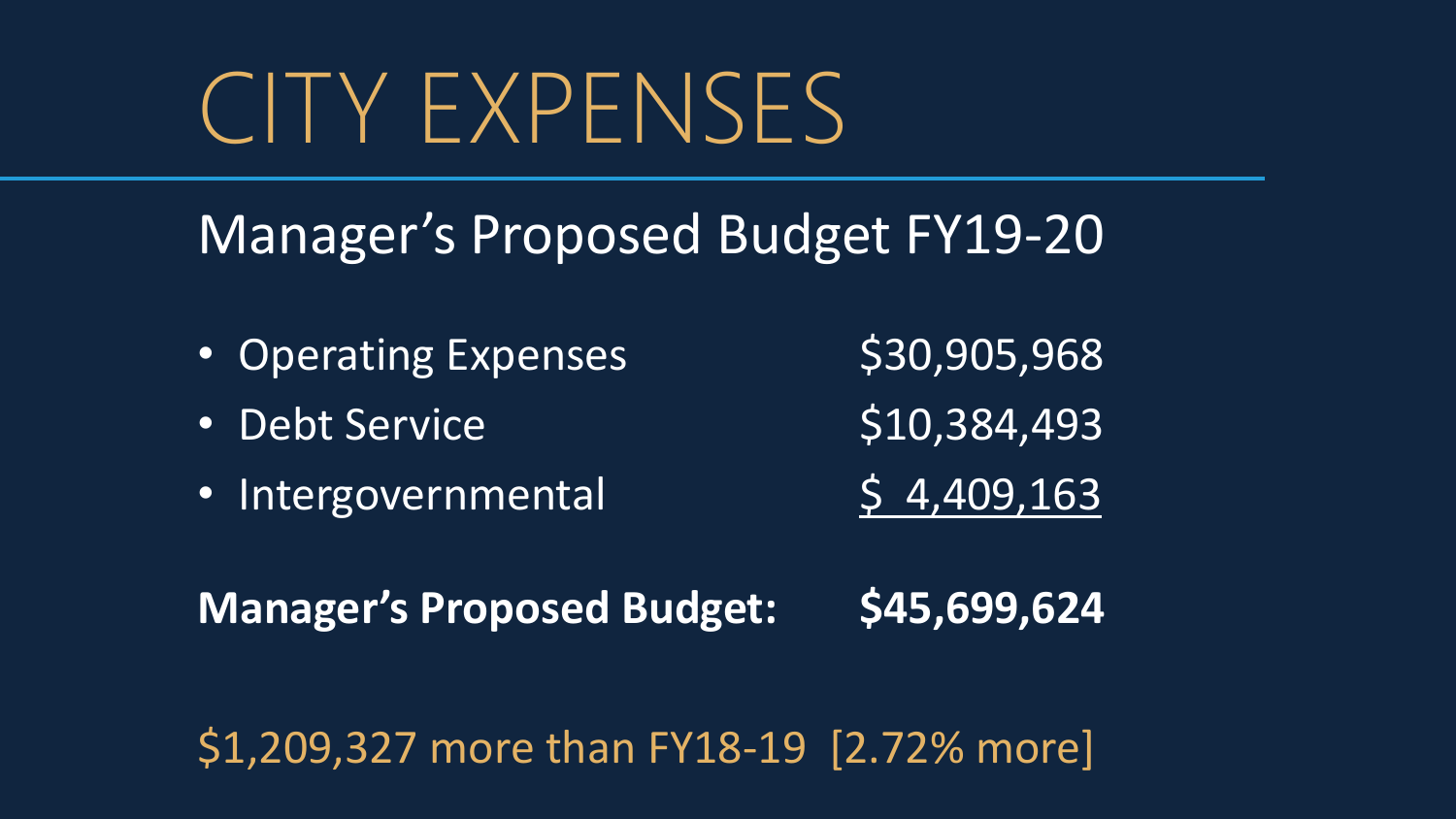## BUDGET HIGHLIGHTS

**Operational Increase 1.11%**

DRIVEN BY: Contractual agreements COLA/Health Insurance No new positions \$812,649 cut from director requests 5 new requested positions not funded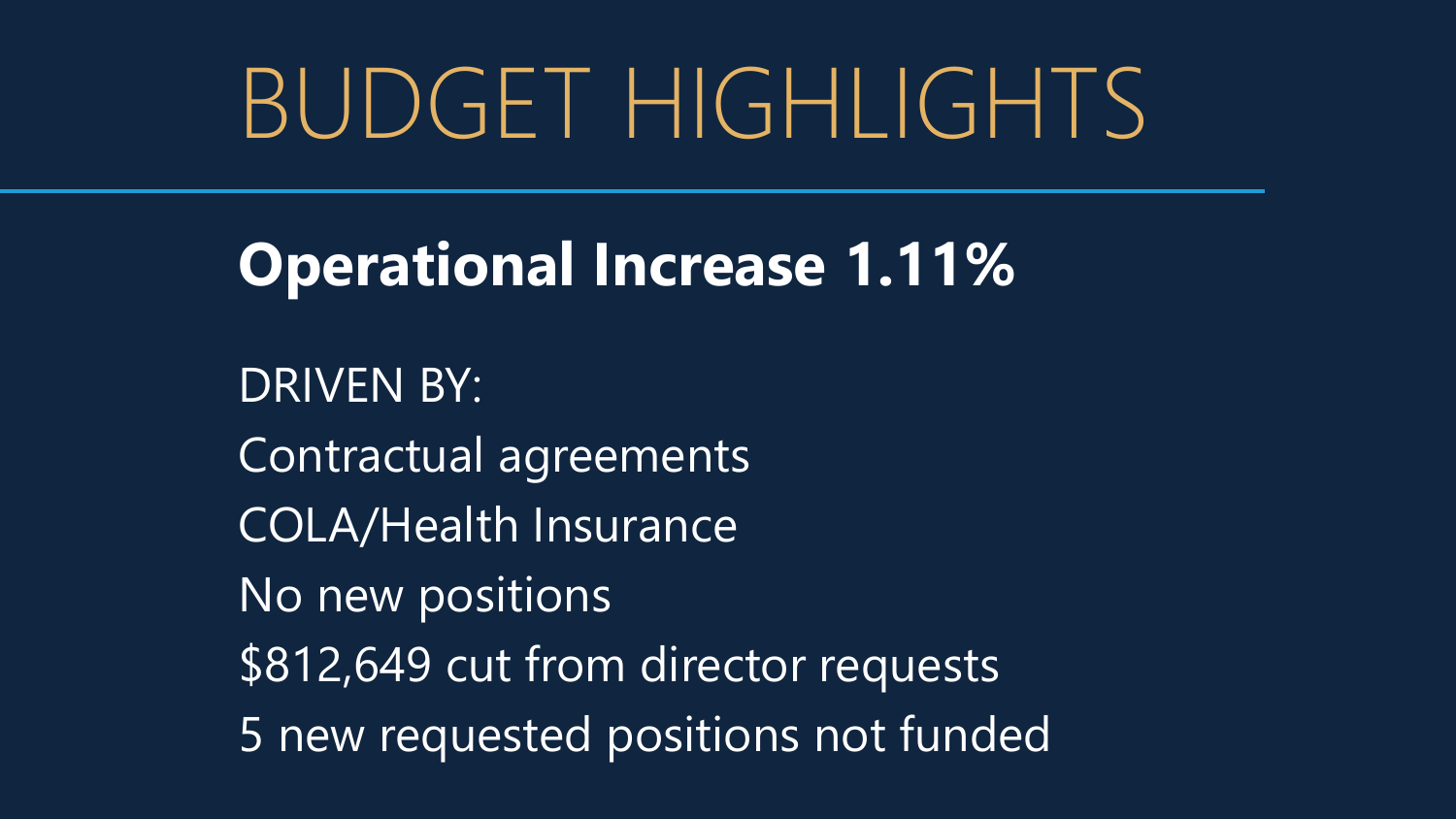## BUDGET HIGHLIGHTS

#### **Debt Service Increase 6.48%** [\$632,182]

DRIVEN BY: Transfer of debt from Arena to City [\$507,000] *Per bond rating agencies suggestion Highlights operational performance of NSBA*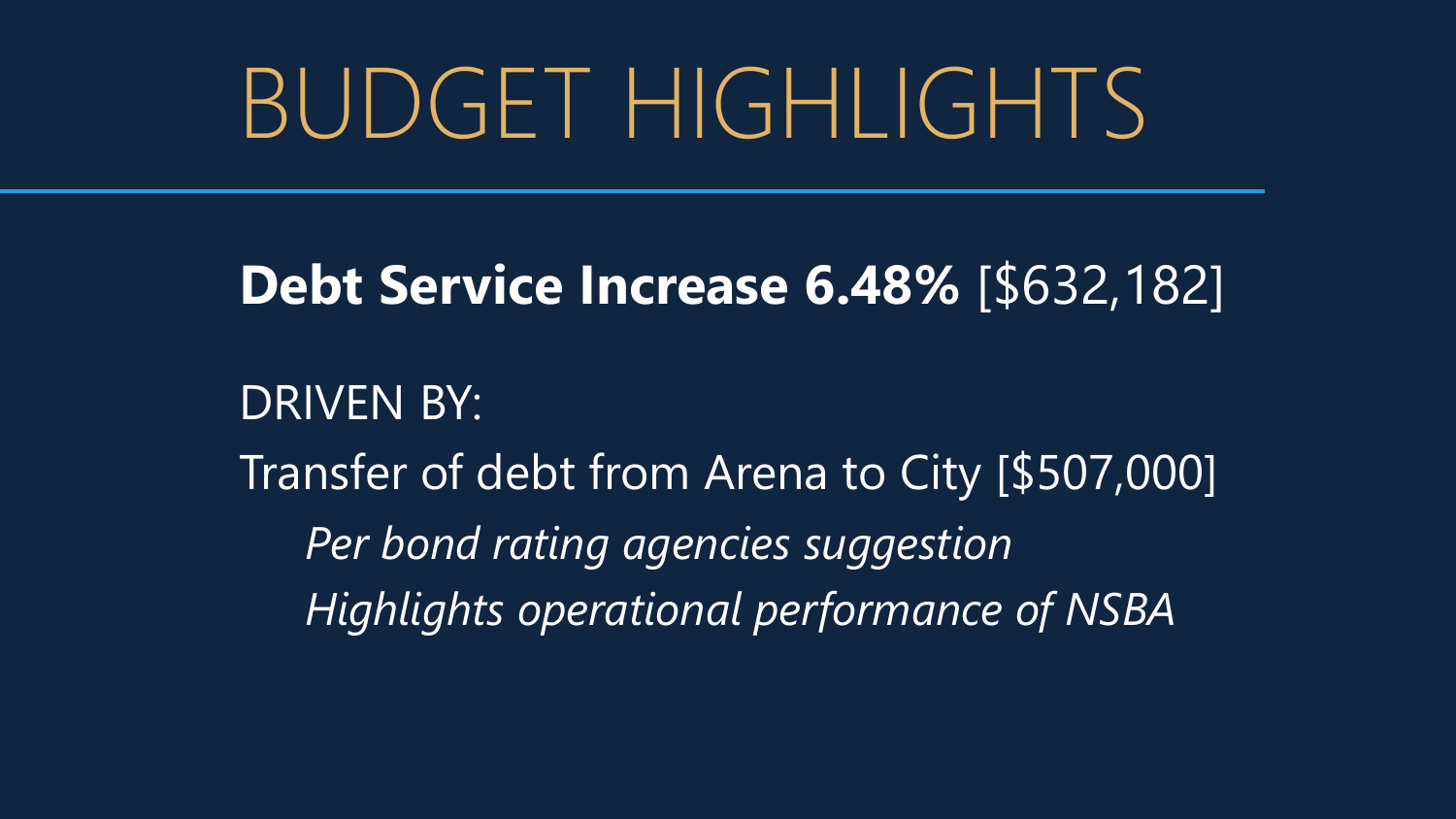## BUDGET HIGHLIGHTS

**Intergovernmental Programs Increase 5.69%**

DRIVEN BY: County Taxes \$74,955 Airport \$19,000 LATC \$132,008 [restoring full service] LA 9-1-1 \$11,223 **TOTAL INCREASE: \$237,186**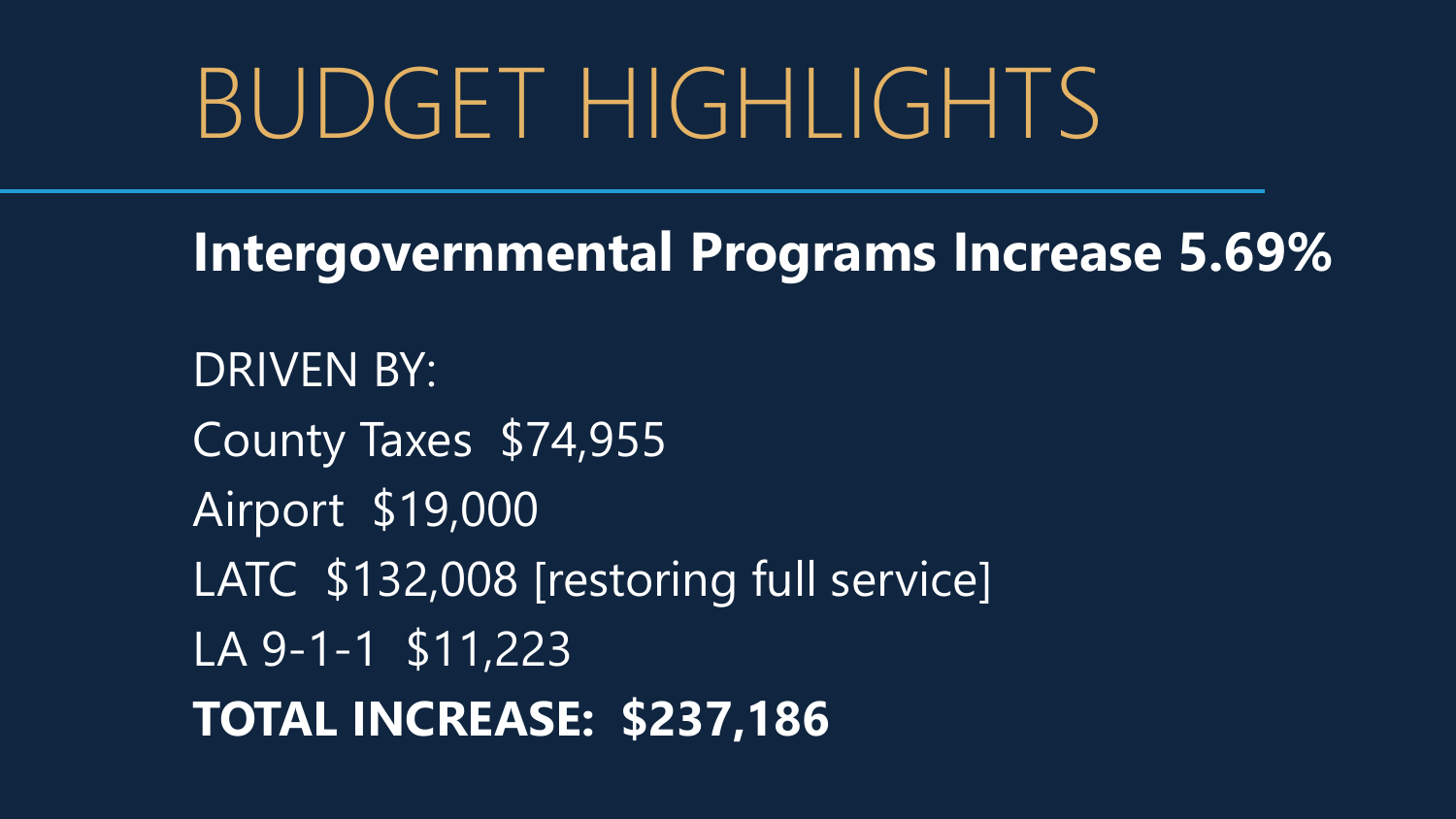## CITY EXPENSES

• Operating Expenses 1.11% • Debt Service 6.48% • Intergovernmental 5.69% **Total City Expenses 2.72%**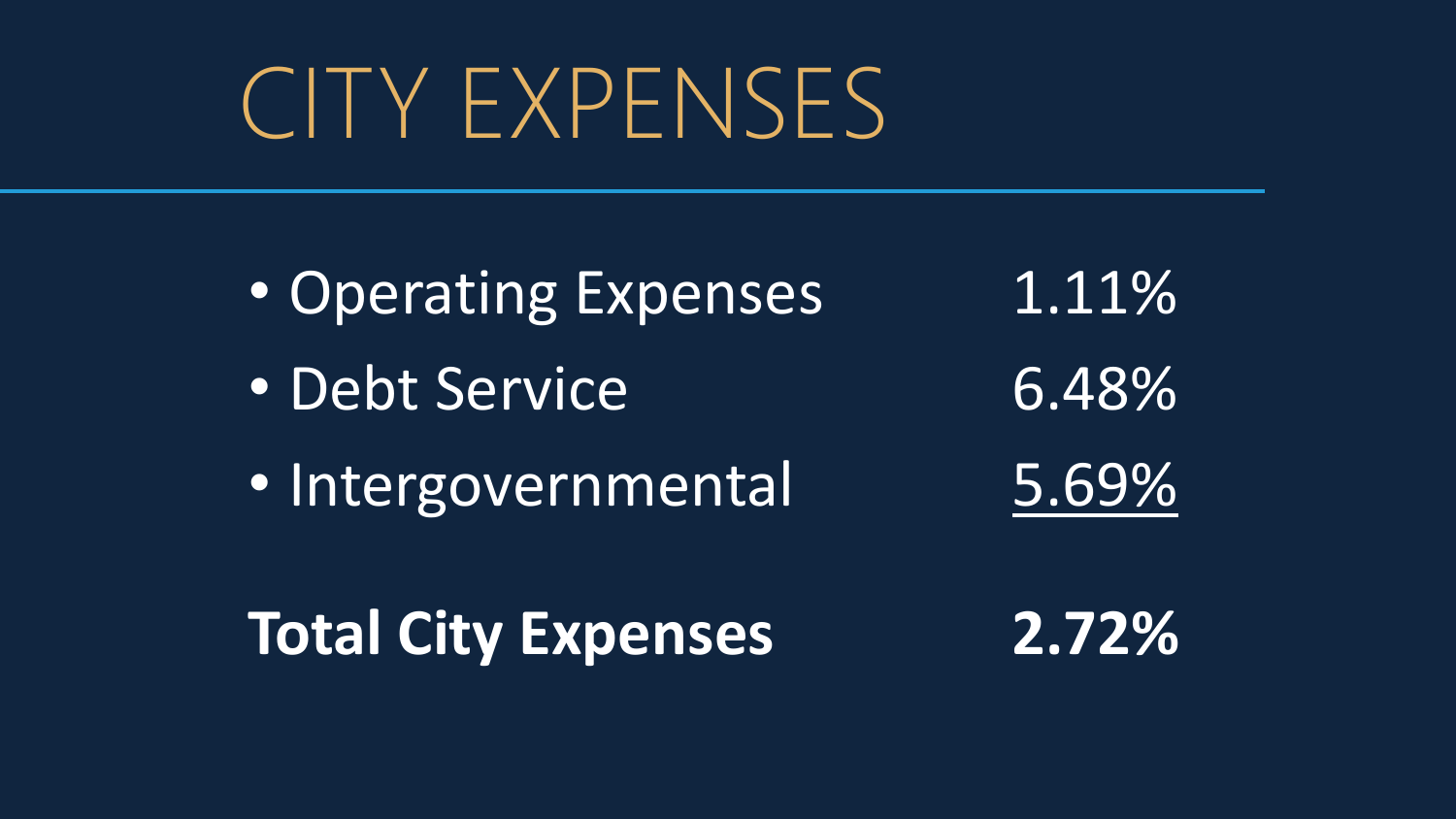#### Total Expenses

Council Adopted Budget FY18-19 **Department** Proposed Budget FY 19-20 Manager's Proposed Budget FY 19-20 \$ Change % Change \$88,184,080 \$91,894,423 \$91,036,369 \$2,852,289 3.23%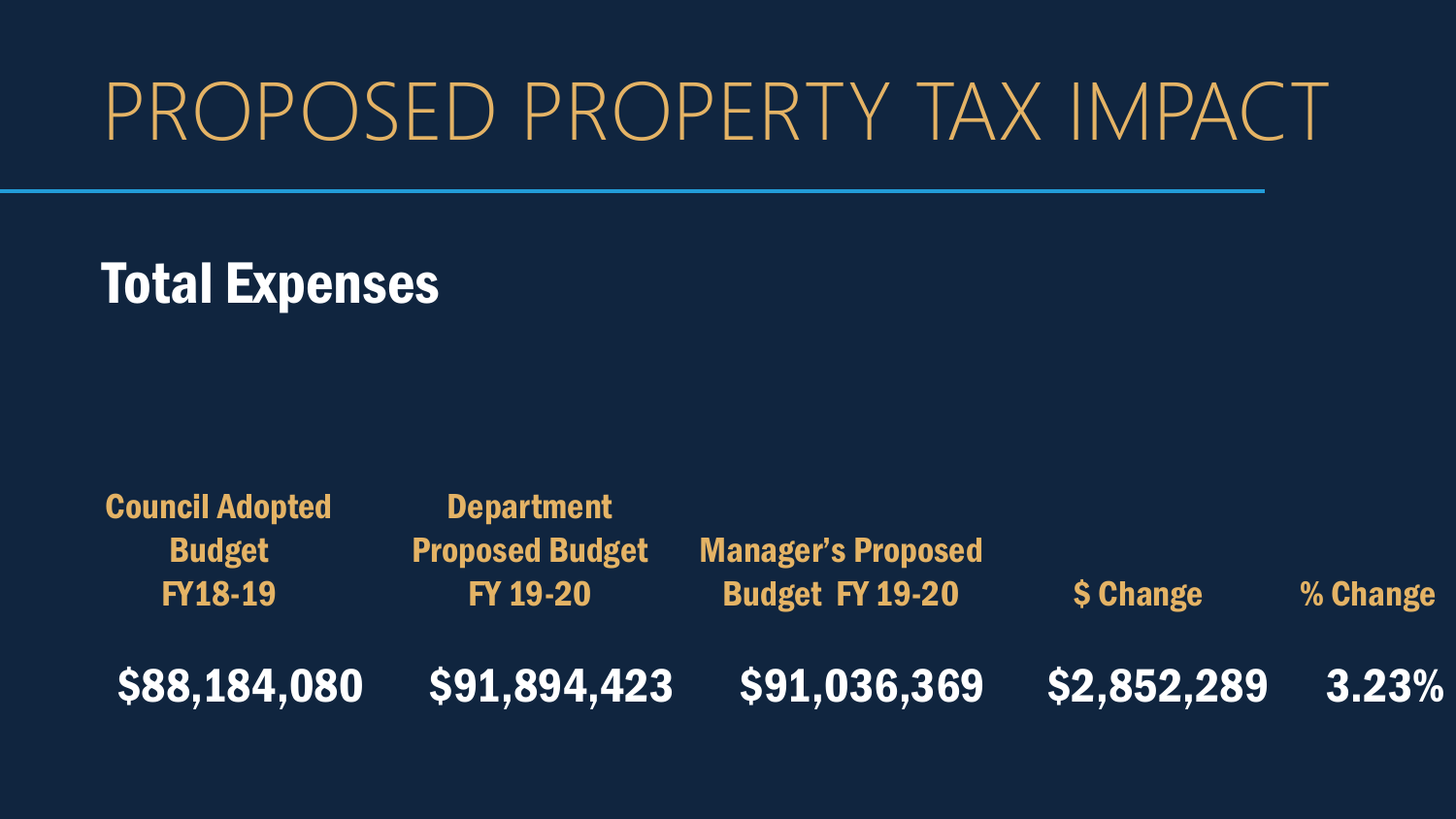#### Less: Non-Tax Revenues

|                                  | <b>Council Adopted</b><br><b>Budget</b><br><b>FY18-19</b> | <b>Department Proposed</b><br><b>Budget</b><br><b>FY 19-20</b> | <b>Manager's Proposed</b><br><b>Budget FY 19-20</b> | \$ Change   | % Change |
|----------------------------------|-----------------------------------------------------------|----------------------------------------------------------------|-----------------------------------------------------|-------------|----------|
| <b>City</b>                      | \$15,983,523                                              | \$15,379,879                                                   | \$16,264,379                                        | \$280,856   | 1.76%    |
| <b>School</b>                    | \$25,696,522                                              | \$27,281,605                                                   | $$27,339,484$ $$1,642,962$                          |             | 6.39%    |
| Total Non-Tax<br><b>Revenues</b> | \$41,680,045                                              | \$42,661,484                                                   | \$43,603,863                                        | \$1,923,818 | 4.62%    |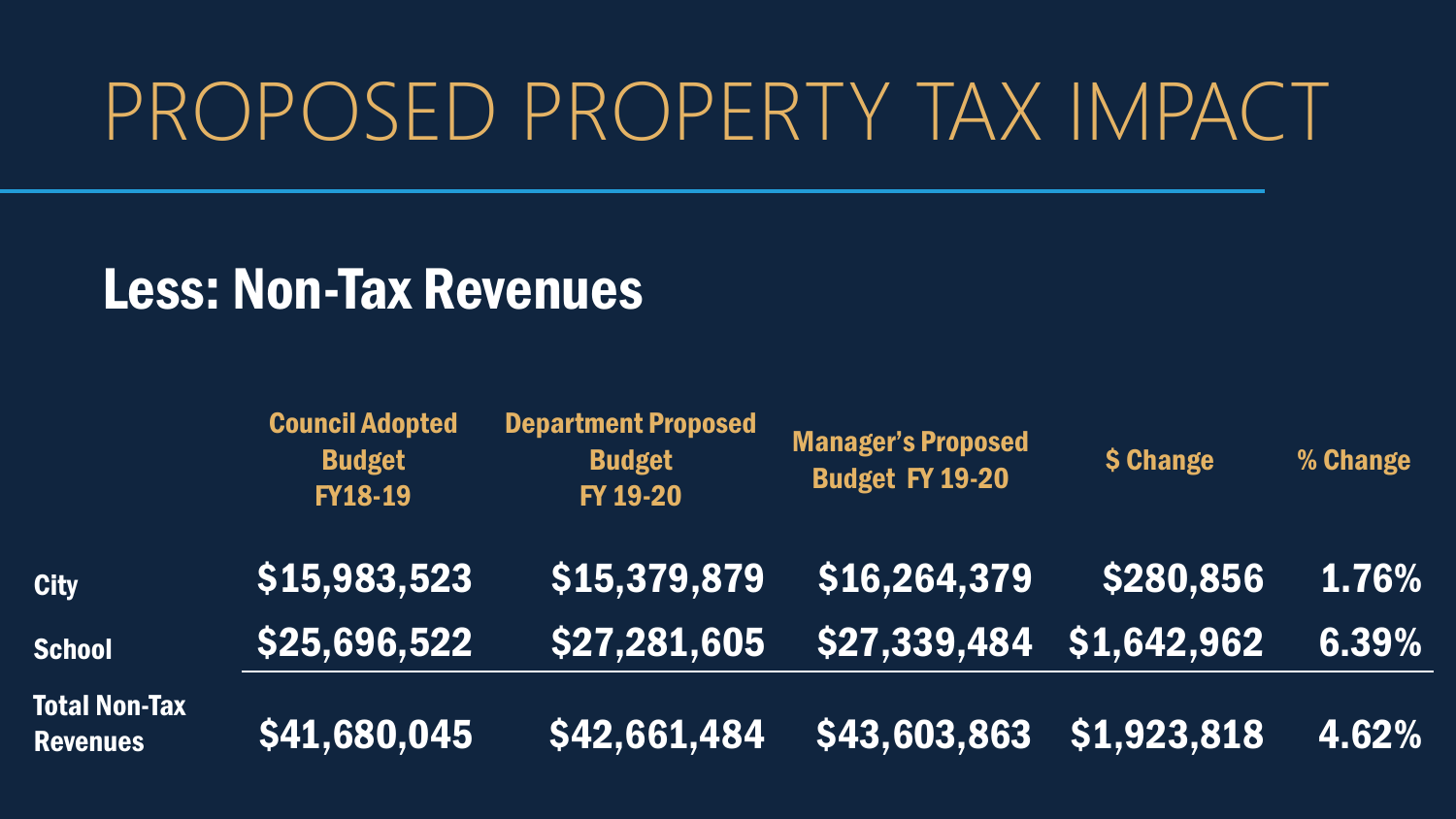### Tax Levy

|                       | <b>Council Adopted</b><br><b>Budget</b><br><b>FY18-19</b> | <b>Department Proposed</b><br><b>Budget</b><br>FY 19-20 | <b>Manager's Proposed</b><br><b>Budget FY 19-20</b> | \$ Change | % Change |
|-----------------------|-----------------------------------------------------------|---------------------------------------------------------|-----------------------------------------------------|-----------|----------|
| <b>City</b>           | \$26,099,008                                              | \$28,283,846                                            | \$26,952,524                                        | \$853,516 | 3.27%    |
| <b>School</b>         | \$17,997,261                                              | \$18,481,228                                            | $\overline{\ket{517,997,261}}$                      | \$0       | 0.00%    |
| <b>County</b>         | \$2,2407,766                                              | \$2,467,865                                             | \$2,482,721                                         | \$74,955  | 3.11%    |
| <b>Overlay</b>        |                                                           |                                                         |                                                     |           |          |
| <b>Total Tax Levy</b> | \$46,504,035                                              | \$49,232,939                                            | \$47,432,506                                        | 928,471   | 2.00%    |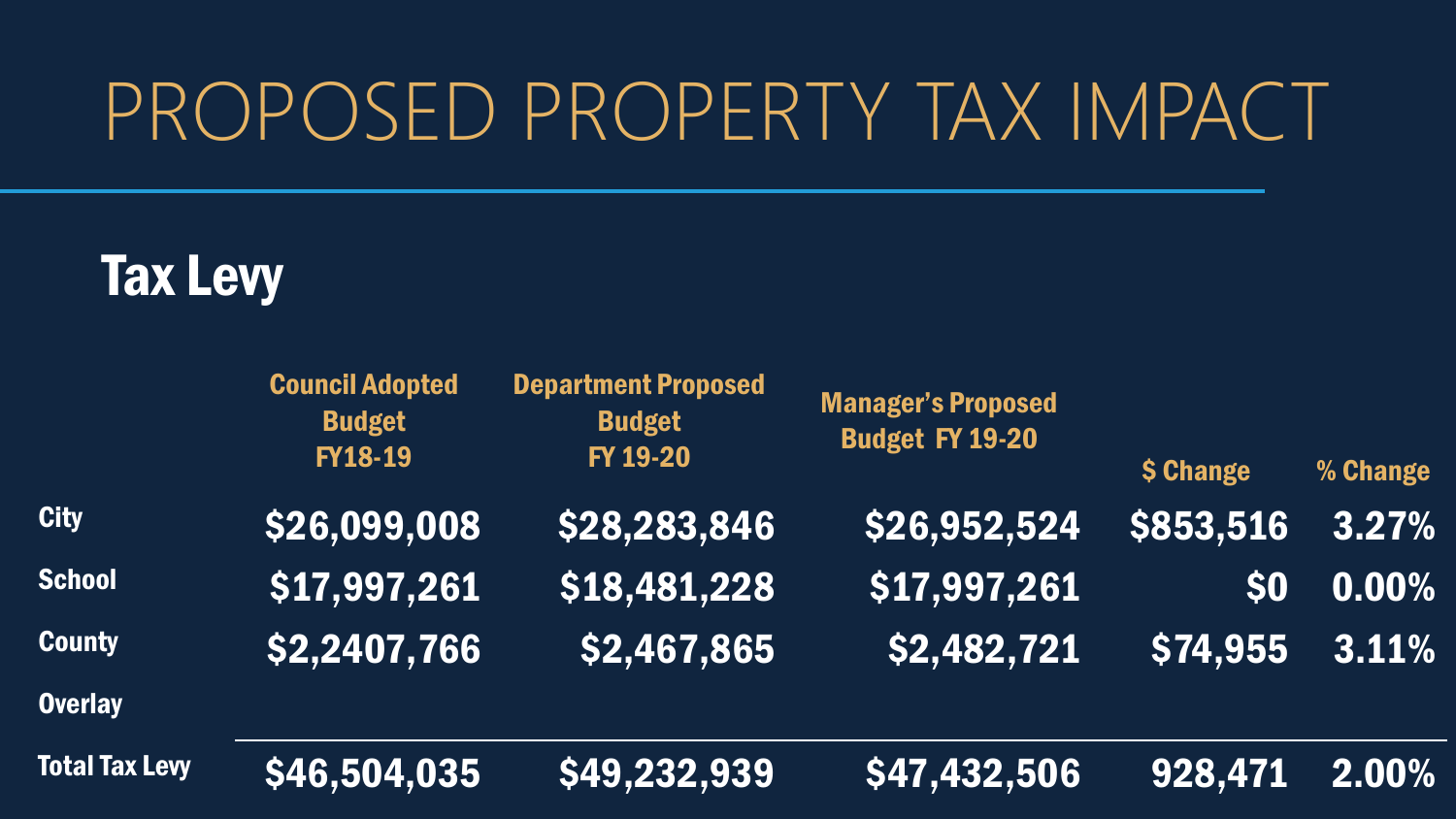#### Total Assessed Value

**Council Adopted Budget FY18-19**

**Department Proposed Budget FY 19-20**

Manager's Proposed Budget FY 19-20

\$1,964,206,026 \$1,964,206,026 \$1,964,206,026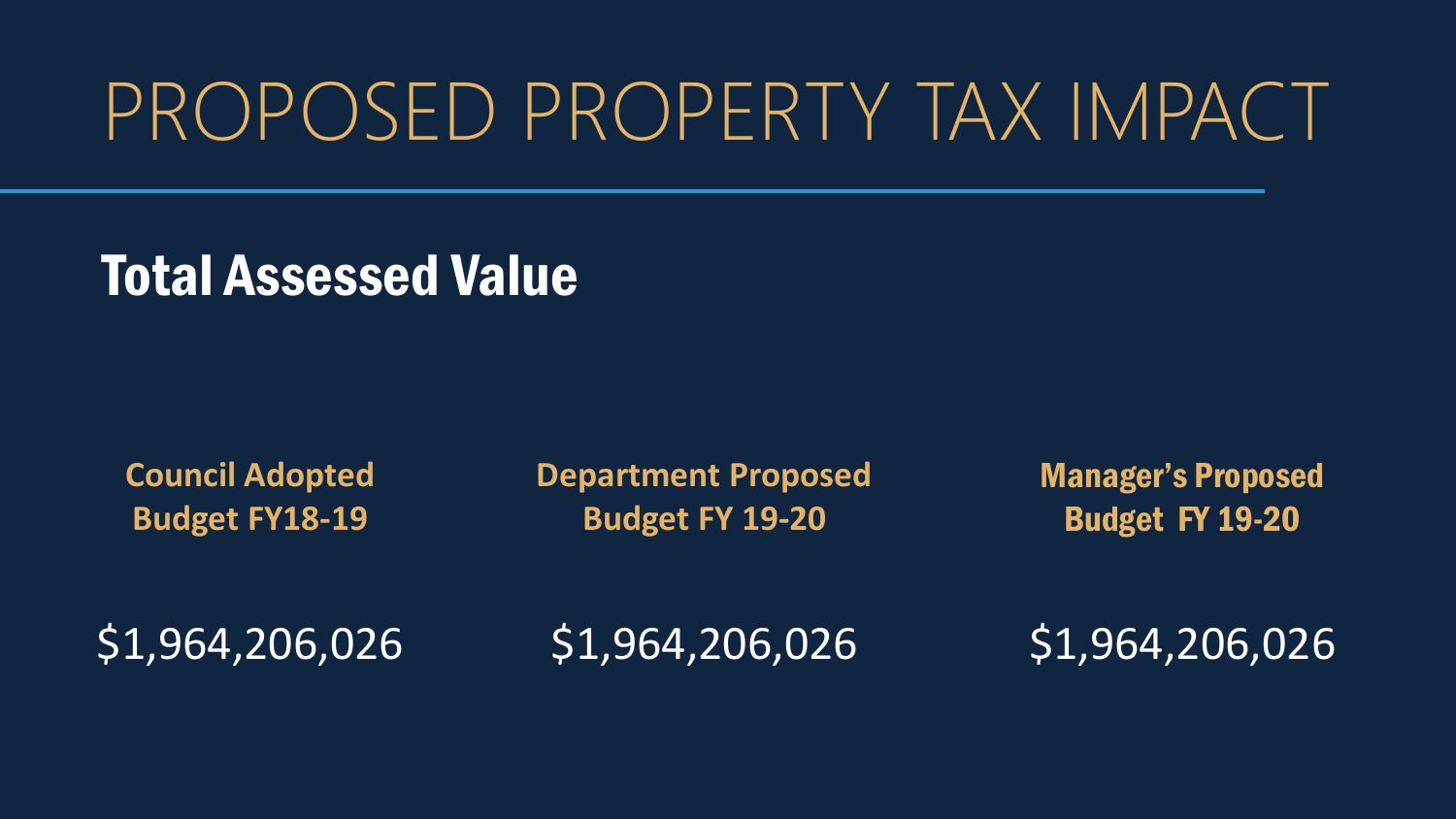#### Tax Rate

|               | <b>Council Adopted</b> | <b>Department</b>      | Manager's              |           |          |
|---------------|------------------------|------------------------|------------------------|-----------|----------|
|               | <b>Budget</b>          | <b>Proposed Budget</b> | <b>Proposed Budget</b> |           |          |
|               | <b>FY18-19</b>         | FY 19-20               | FY 19-20               | \$ Change | % Change |
| <b>City</b>   | \$13.29                | \$14.40                | \$13.72                | 0.44      | 3.27%    |
| <b>School</b> | \$9.16                 | \$9.41                 | \$9.16                 | 0.00      | $0.00\%$ |
| <b>County</b> | \$1.23                 | \$1.26                 | \$1.26                 | 0.04      | 3.11%    |
| <b>Total</b>  | \$23.68                | \$25.07                | \$24.15                | 0.47      | 2.00%    |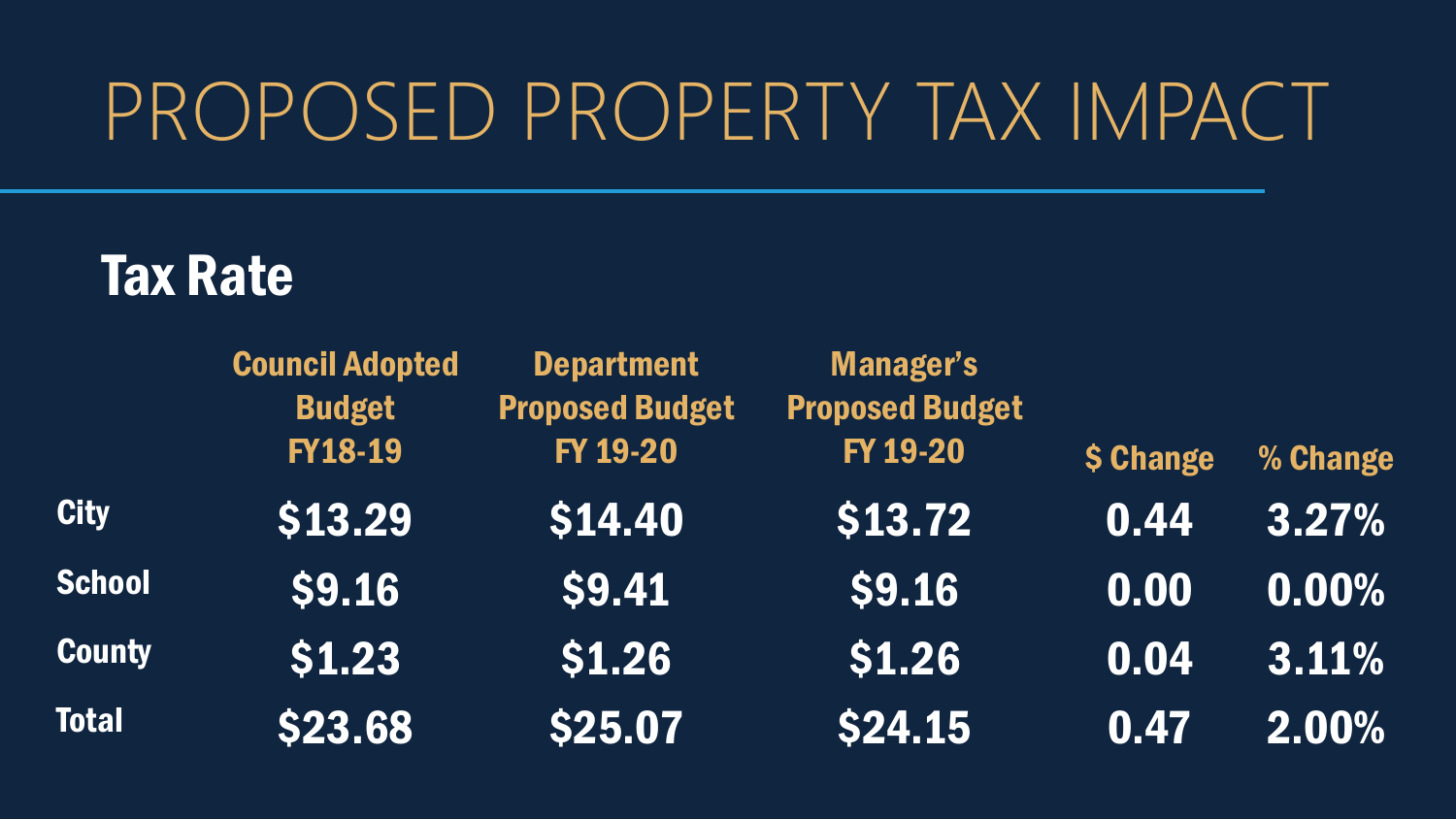## TAX LEVY INCREASE [50% REV. SHARING]

|                       | <b>Council Adopted</b><br><b>Budget</b><br><b>FY18-19</b> | <b>Current Manager</b><br><b>Proposed Budget</b><br>FY 19-20 | \$ Change with<br><b>50% Revenue</b><br><b>Sharing</b> | % Change with<br><b>50% Revenue</b><br><b>Sharing</b> |
|-----------------------|-----------------------------------------------------------|--------------------------------------------------------------|--------------------------------------------------------|-------------------------------------------------------|
| <b>City</b>           | \$26,099,008                                              | \$26,952,524                                                 | \$853,516                                              | 3.27%                                                 |
| <b>School</b>         | \$17,997,261                                              | \$17,997,261                                                 | \$0                                                    | 0.00%                                                 |
| <b>County</b>         | \$2,407,766                                               | \$2,482,721                                                  | \$74,955                                               | 3.11%                                                 |
| <b>Total Tax Levy</b> | \$46,504,035                                              | \$47, 432, 506                                               | \$928,471                                              | 2.00%                                                 |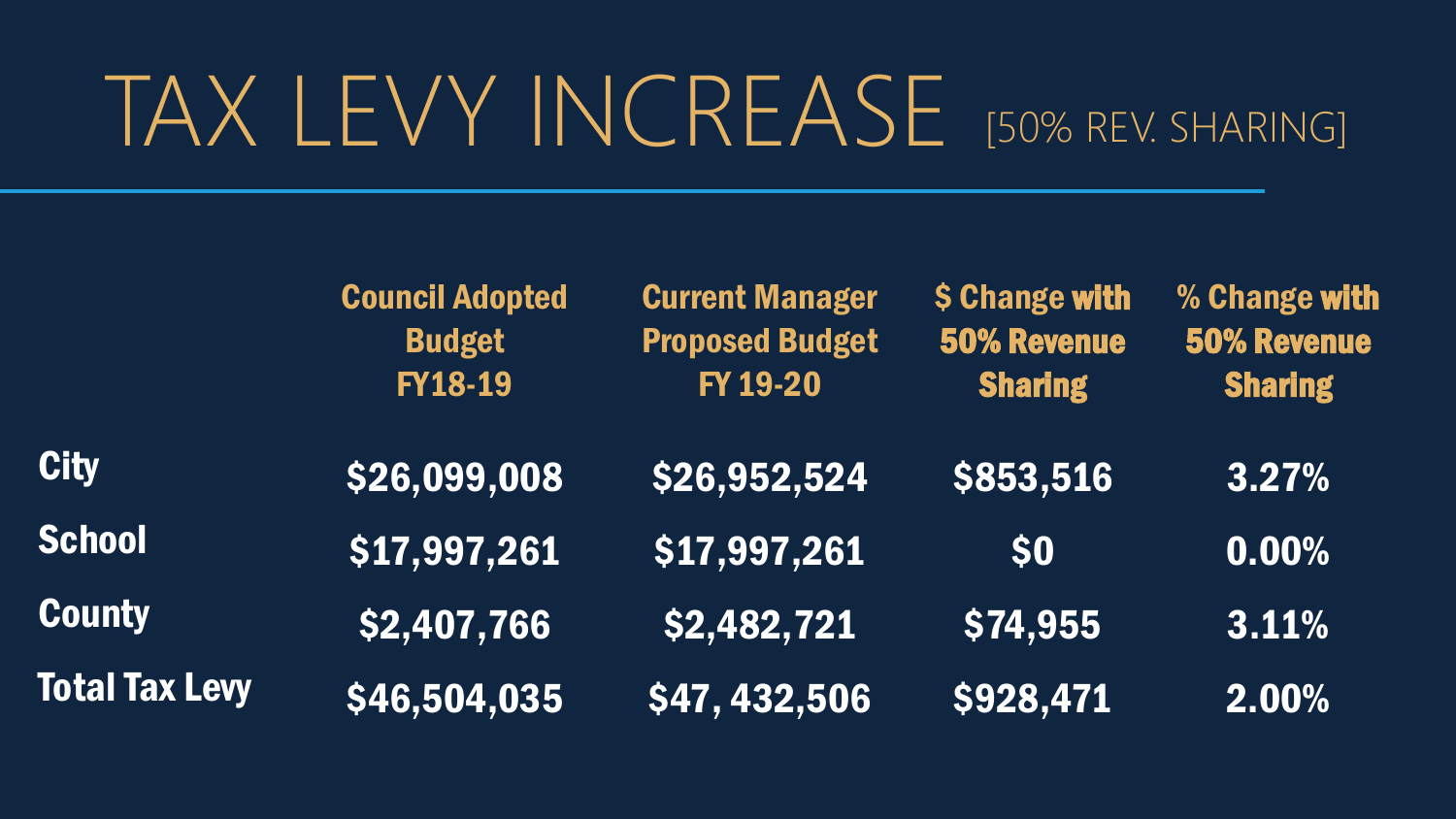|                    | FY 19 Tax Rate | <b>Proposed FY 20 Tax Rate</b> | <b>Increase</b> |
|--------------------|----------------|--------------------------------|-----------------|
|                    | 13.29          | 13.72                          | 0.43            |
| <b>City Budget</b> |                |                                |                 |
| \$150,000 Home     | \$1,993.50     | \$2,058.00                     | \$64.50         |
|                    | FY 19 Tax Rate | <b>Proposed FY 20 Tax Rate</b> | <b>Increase</b> |
|                    | 13.29          | 13.72                          | 0.43            |
| <b>City Budget</b> |                |                                |                 |
| \$200,000 Home     | \$2,658.00     | 52,744.00                      | \$86.00         |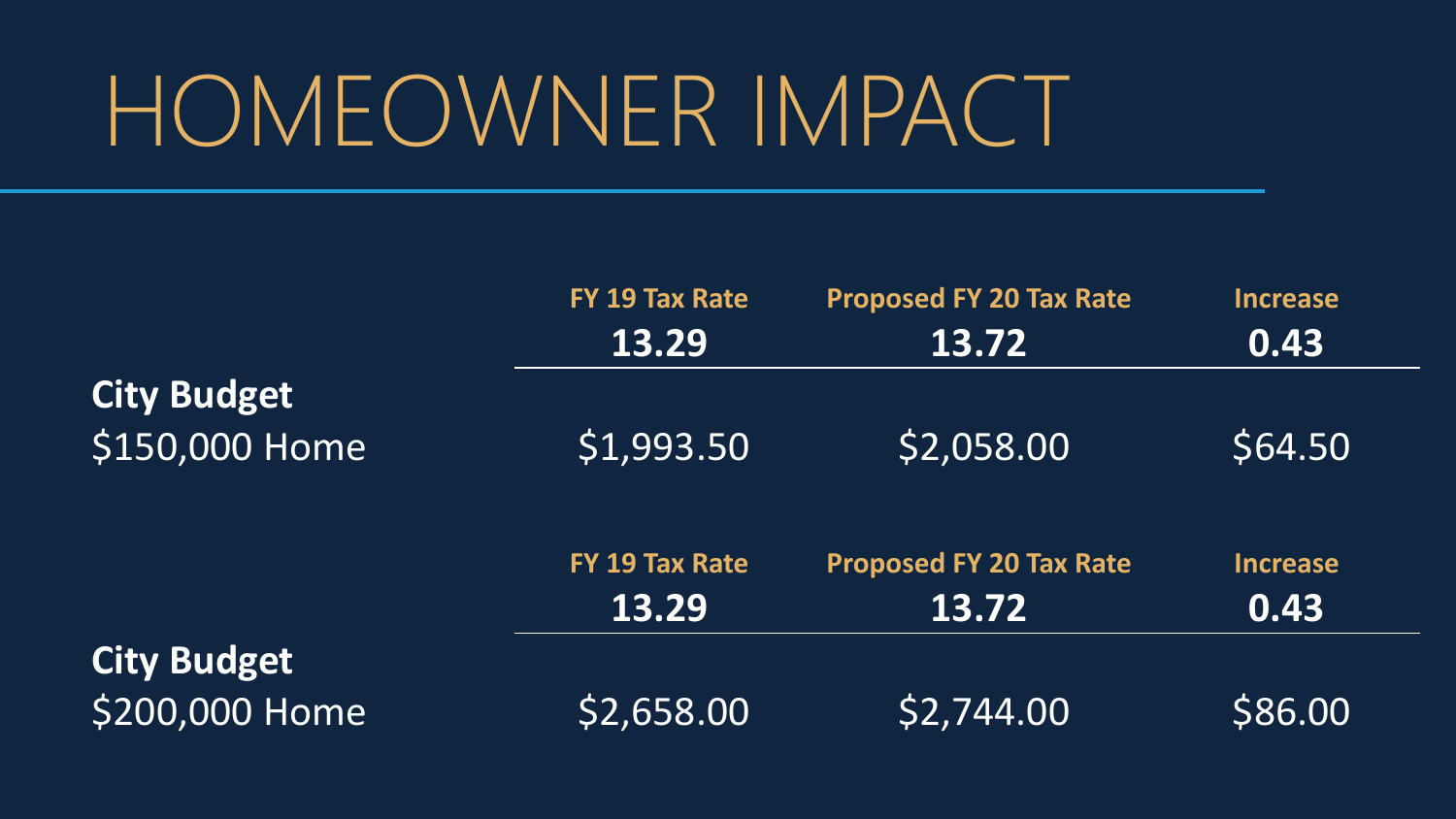|                     | FY 19 Tax Rate | <b>Proposed FY 20 Tax Rate</b> | <b>Increase</b> |  |
|---------------------|----------------|--------------------------------|-----------------|--|
|                     | 1.23           | 1.27                           | 0.04            |  |
| <b>County Taxes</b> |                |                                |                 |  |
| \$150,000 Home      | \$184.50       | \$190.50                       | \$6.00          |  |
|                     | FY 19 Tax Rate | <b>Proposed FY 20 Tax Rate</b> | <b>Increase</b> |  |
|                     | 1.23           | 1.27                           | 0.04            |  |
| <b>County Taxes</b> |                |                                |                 |  |
| \$200,000 Home      | \$246.00       | 5254.00                        | \$8.00          |  |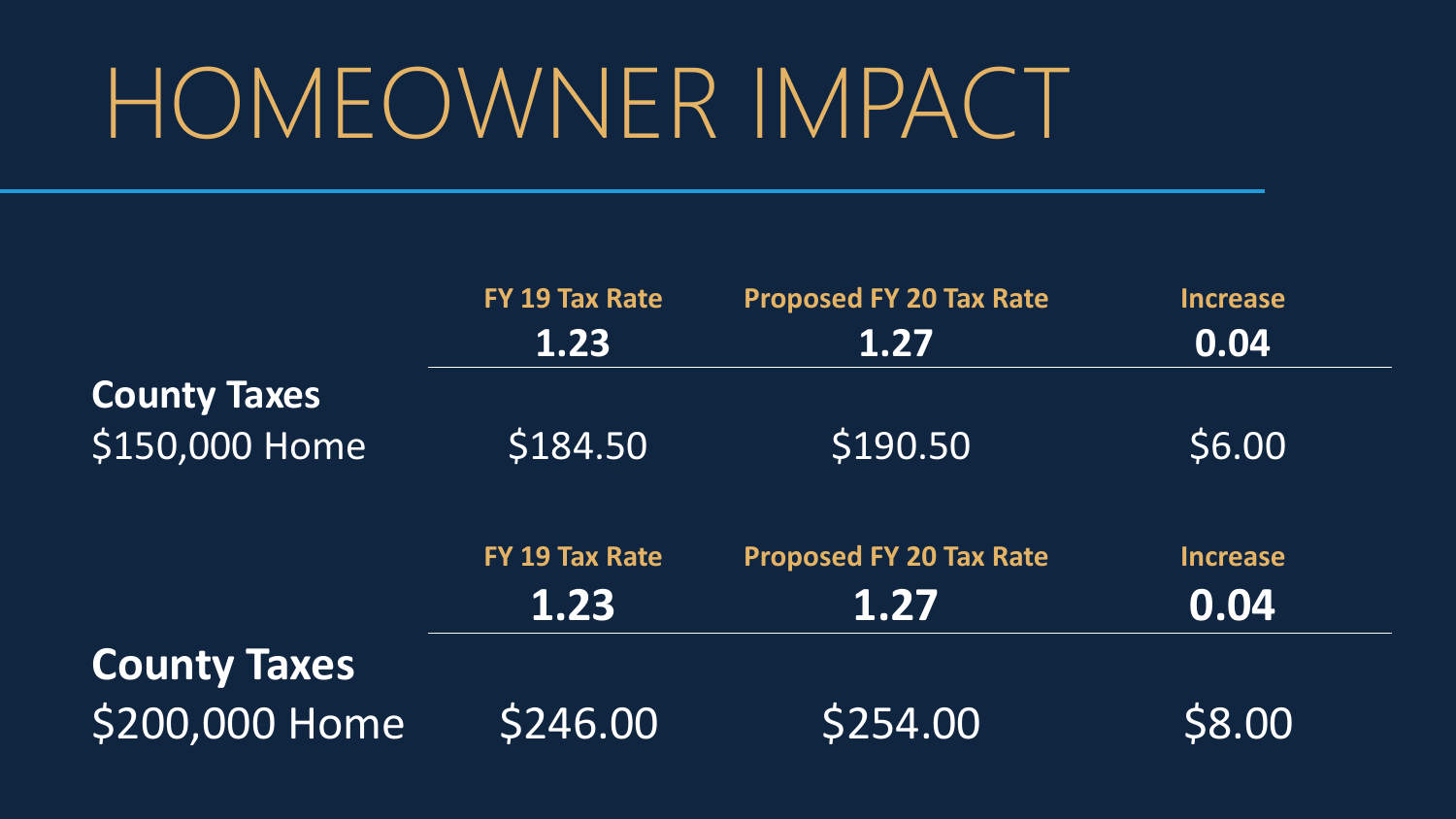|                      | FY 19 Tax Rate | <b>Proposed FY 20 Tax Rate</b> | <b>Increase</b> |
|----------------------|----------------|--------------------------------|-----------------|
|                      | 9.16           | 9.16                           | 0.00            |
| School Budget        |                |                                |                 |
| \$150,000 Home       | \$1,374.00     | \$1,374.00                     | \$0.00          |
|                      | FY 19 Tax Rate | <b>Proposed FY 20 Tax Rate</b> | <b>Increase</b> |
|                      | 9.16           | 9.16                           | 0.00            |
| <b>School Budget</b> |                |                                |                 |
| \$200,000 Home       | \$1,832.00     | \$1,832.00                     | \$0.00          |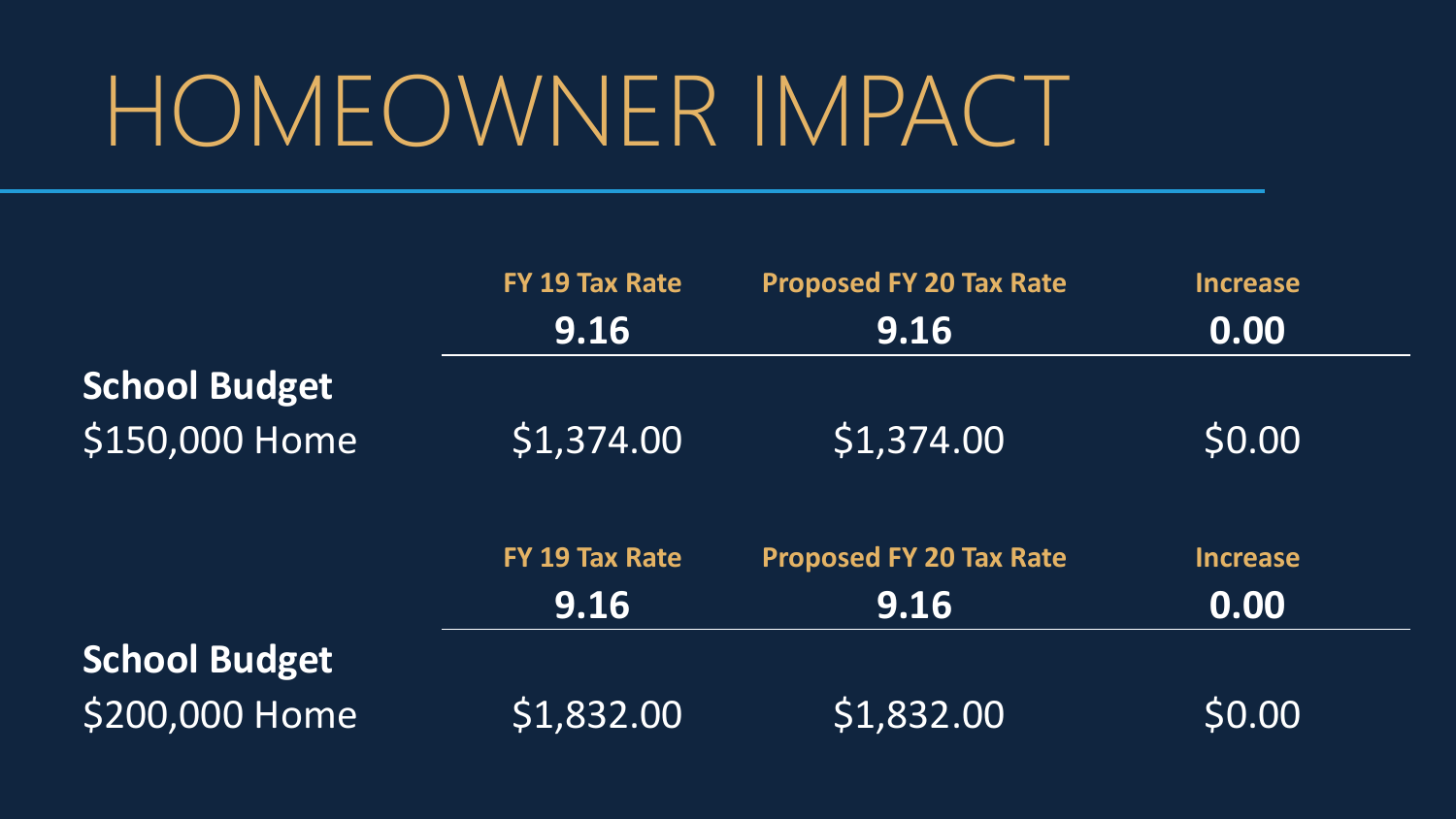|                        | FY 19 Tax Rate | <b>Proposed FY 20 Tax Rate</b> | <b>Increase</b> |
|------------------------|----------------|--------------------------------|-----------------|
|                        | 23.68          | 24.15                          | 0.47            |
| <b>Combined Budget</b> |                |                                |                 |
| \$150,000 Home         | \$3,552.00     | \$3,622.50                     | \$70.50         |
|                        | FY 19 Tax Rate | <b>Proposed FY 20 Tax Rate</b> | Increase        |
|                        | 23.68          | 24.15                          | 0.47            |
| <b>Combined Budget</b> |                |                                |                 |
| \$200,000 Home         | \$4,736.00     | \$4,830.00                     | \$94.00         |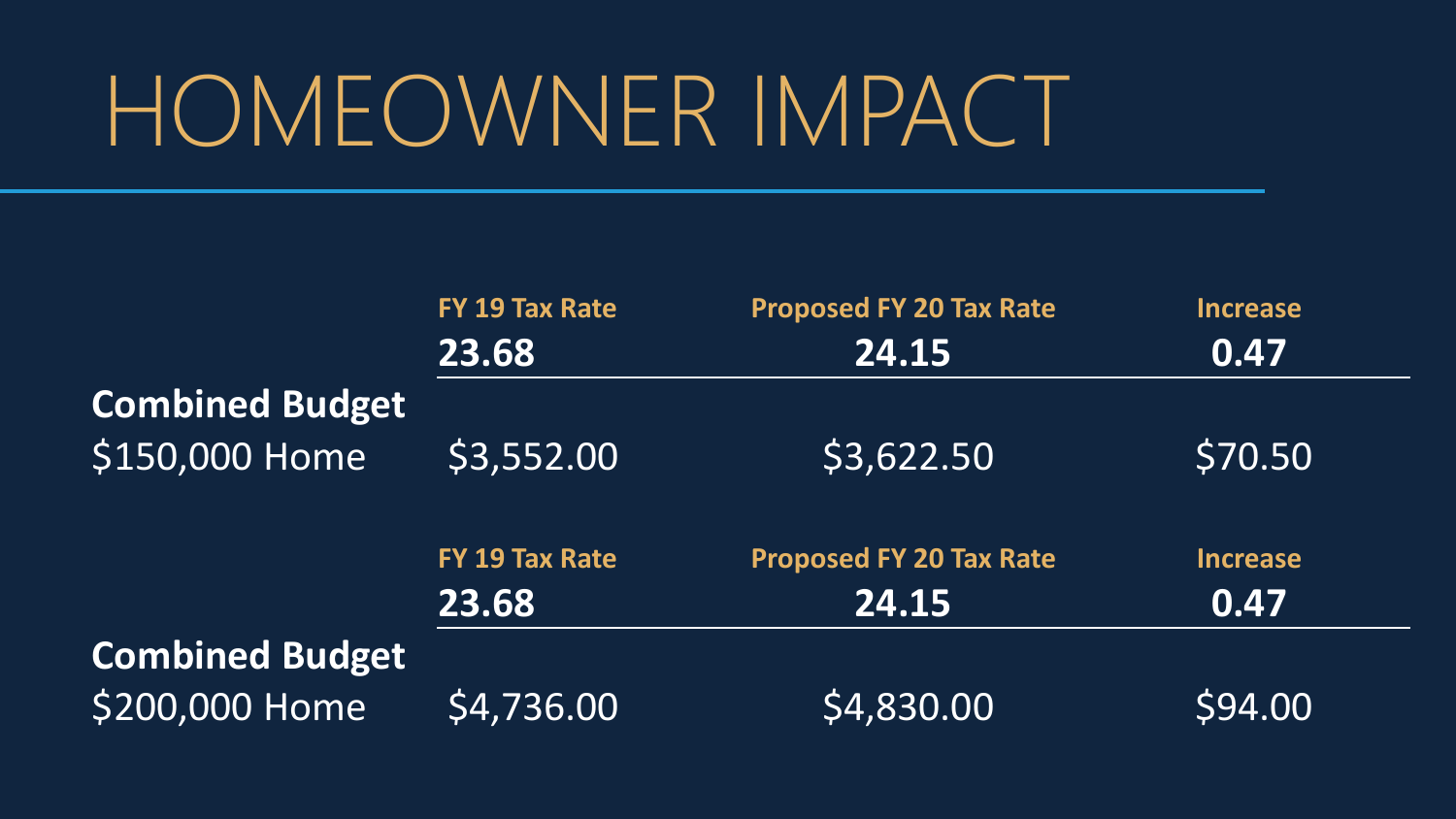## CAPITAL NEEDS

Auburn-Lew. Airport: \$630,500 City Clerk: \$20,000 Econ & Comm Dev: \$1,229,000 Facilities: \$508,000 Fire: \$265,000 LATC: \$50,000 LA 9-1-1: \$2,892,500 Museum LA: \$30,000

Police: \$287,800 Public Works: \$3,381,000 Rec & Sports Facilities: \$465,000 Education: \$700,000

**PROPOSED: \$9,500,000** [bonded]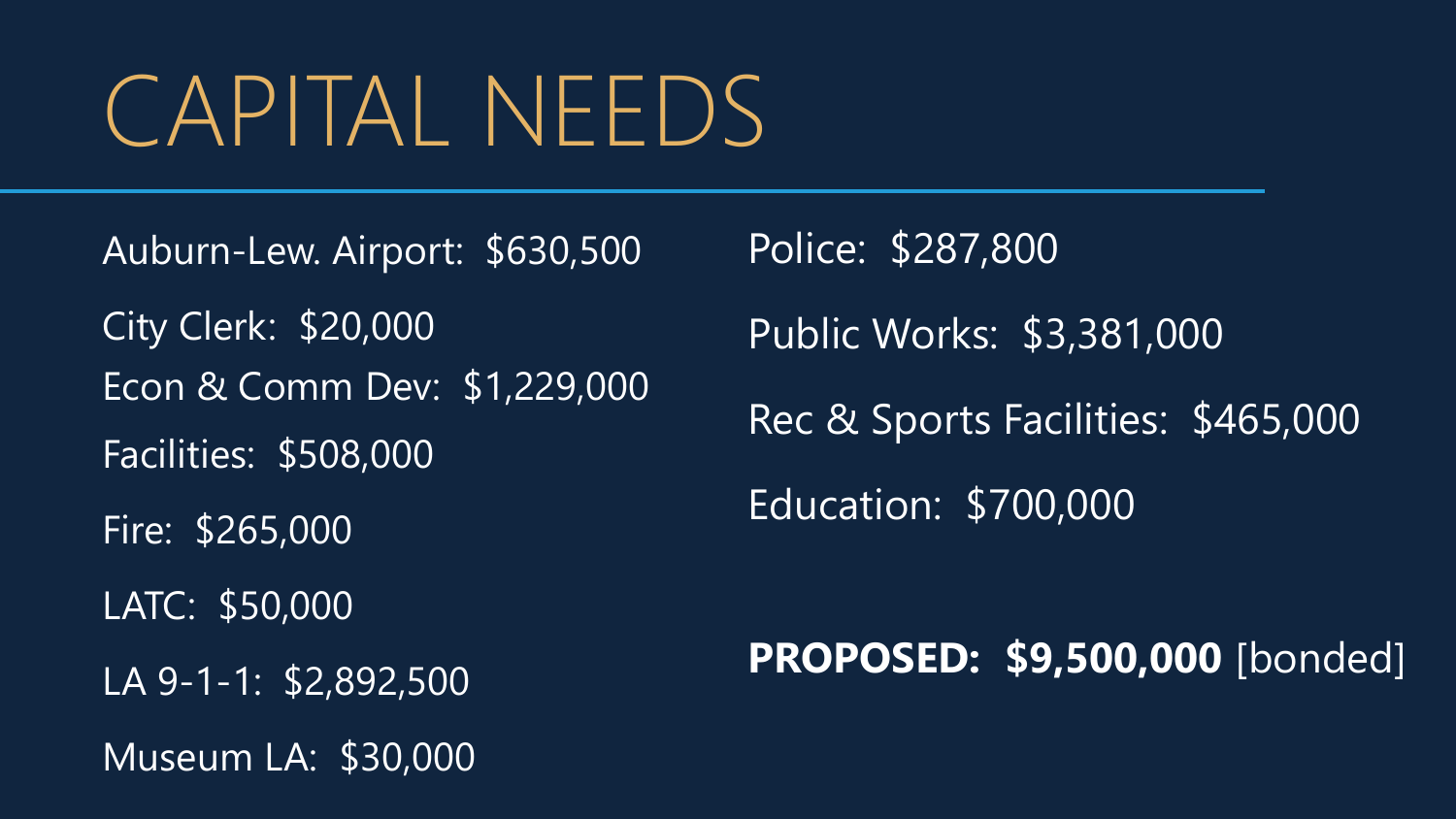### TAX LEVY INCREASE – WITH FULL PROPOSED REVENUE SHARING INCREASE

**% Change** 

|                       | <b>Council</b><br><b>Adopted Budget</b><br><b>FY18-19</b> | <b>Current Manager</b><br><b>Proposed Budget</b><br><b>FY 19-20</b> | <b>Proposed Budget</b><br>with Full Revenue<br><b>Sharing</b> | \$ Change with<br><b>Full Revenue</b><br><b>Sharing</b> | <b>70 CHAIRE</b><br>with Full<br><b>Revenue</b><br><b>Sharing</b> |
|-----------------------|-----------------------------------------------------------|---------------------------------------------------------------------|---------------------------------------------------------------|---------------------------------------------------------|-------------------------------------------------------------------|
| <b>City</b>           | \$26,099,008                                              | \$26,952,524                                                        | \$26,752,524                                                  | \$653,516                                               | 2.50%                                                             |
| <b>School</b>         | \$17,997,261                                              | \$17,997,261                                                        | \$17,997,261                                                  | \$0                                                     | 0.00%                                                             |
| <b>County</b>         | \$2,407,766                                               | \$2,482,721                                                         | \$2,482,721                                                   | \$74,955                                                | 3.11%                                                             |
| <b>Total Tax Levy</b> | \$46,504,035                                              | \$47,432,506                                                        | \$47,232,506                                                  | 5728,471                                                | 1.57%                                                             |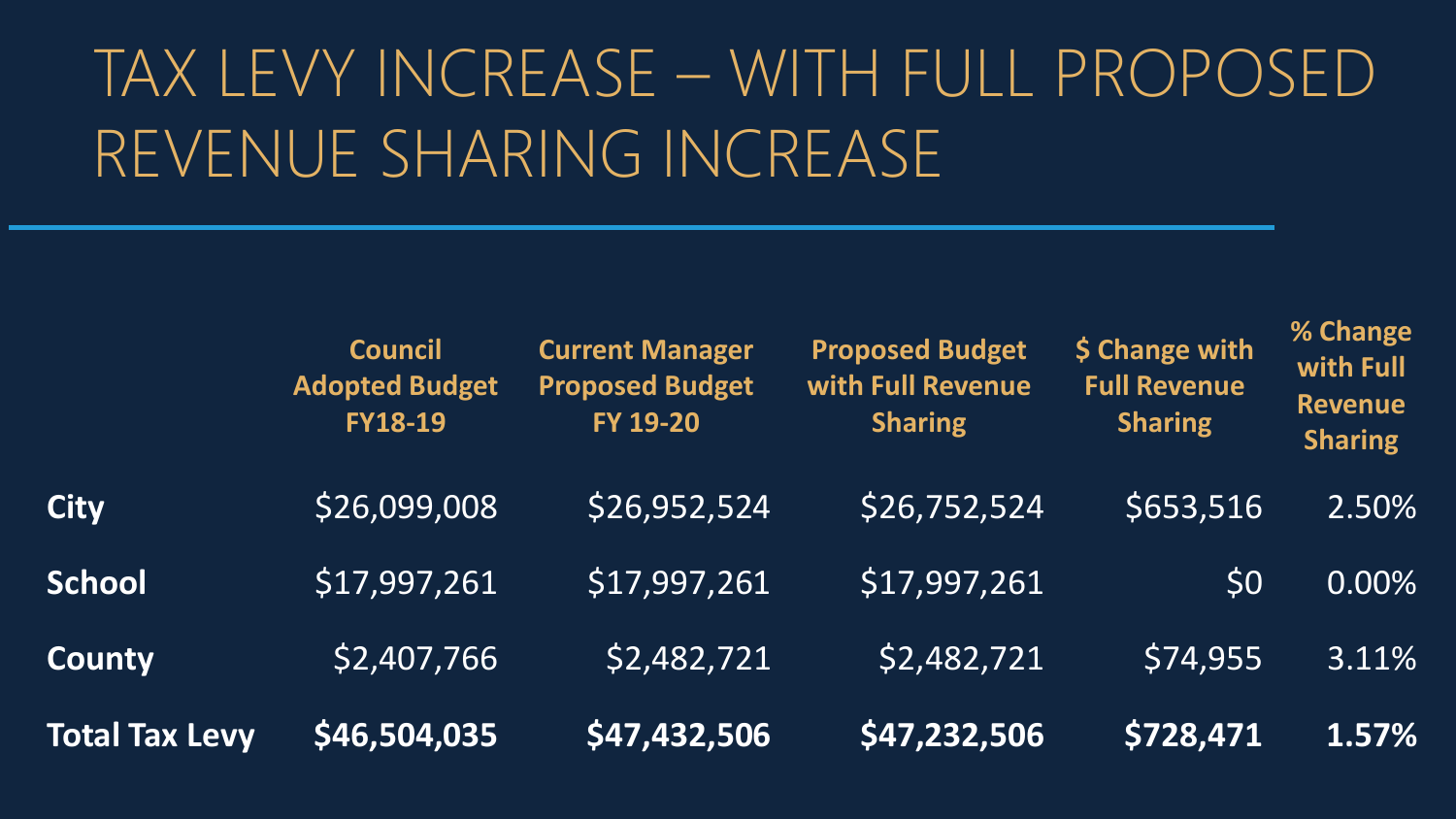BUDGET WORKSHOP/MTG: **4/16** BUDGET WORKSHOP: **4/22** JOINT WORKSHOP/MTG: **4/24** BUDGET WORKSHOP: **4/25** BUDGET WORKSHOP/MTG: **4/29**

# MEETING SCHEDULE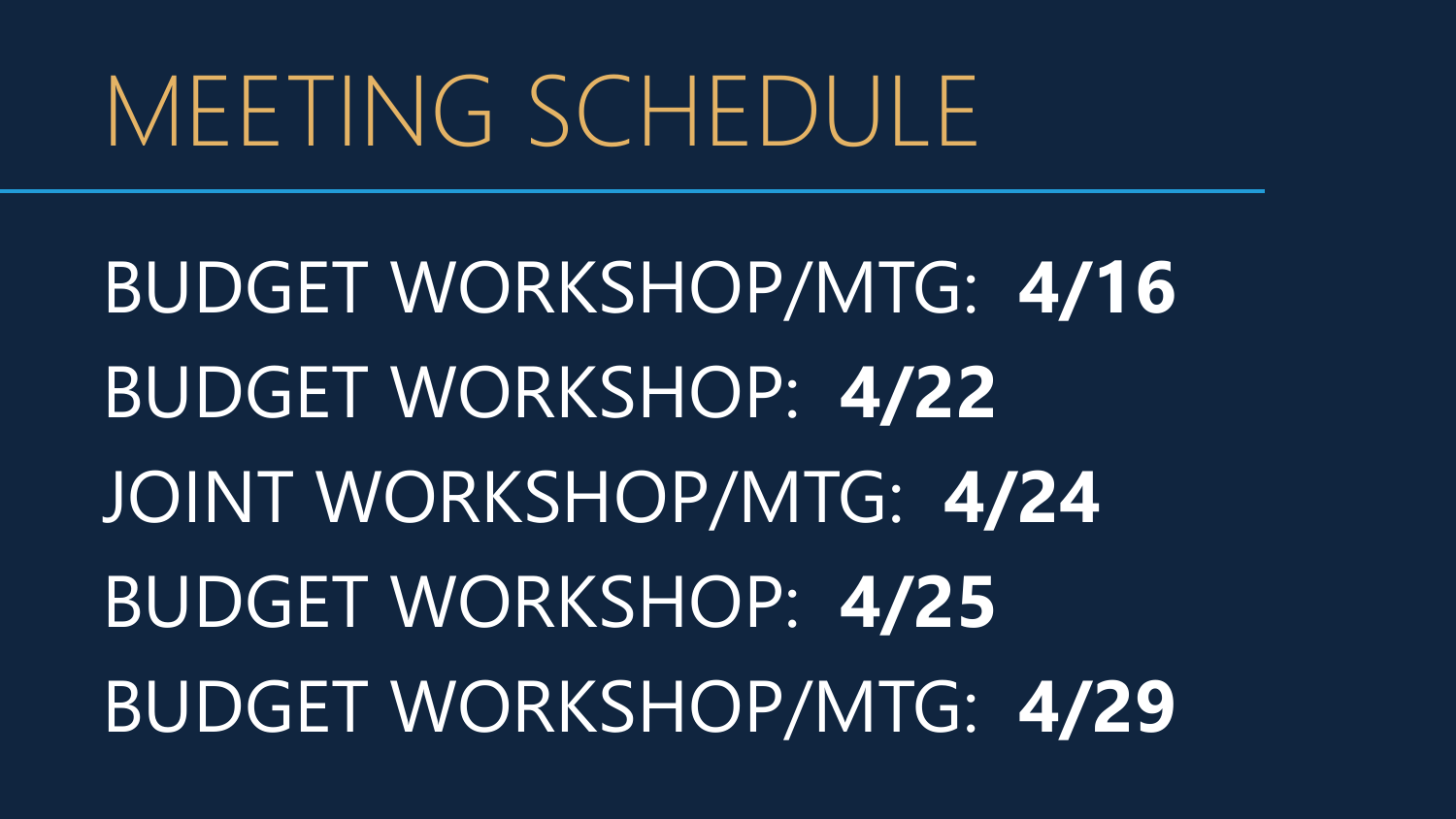## MEETING SCHEDULE

BUDGET WORKSHOP/MTG: **5/06** SPECIAL MEETING: **5/13** WORKSHOP/MEETING: **5/20** WORKSHOP/MEETING: **6/03** SCHOOL BUDGET ELECTION: **6/11** WORKSHOP/MEETING: **6/17**